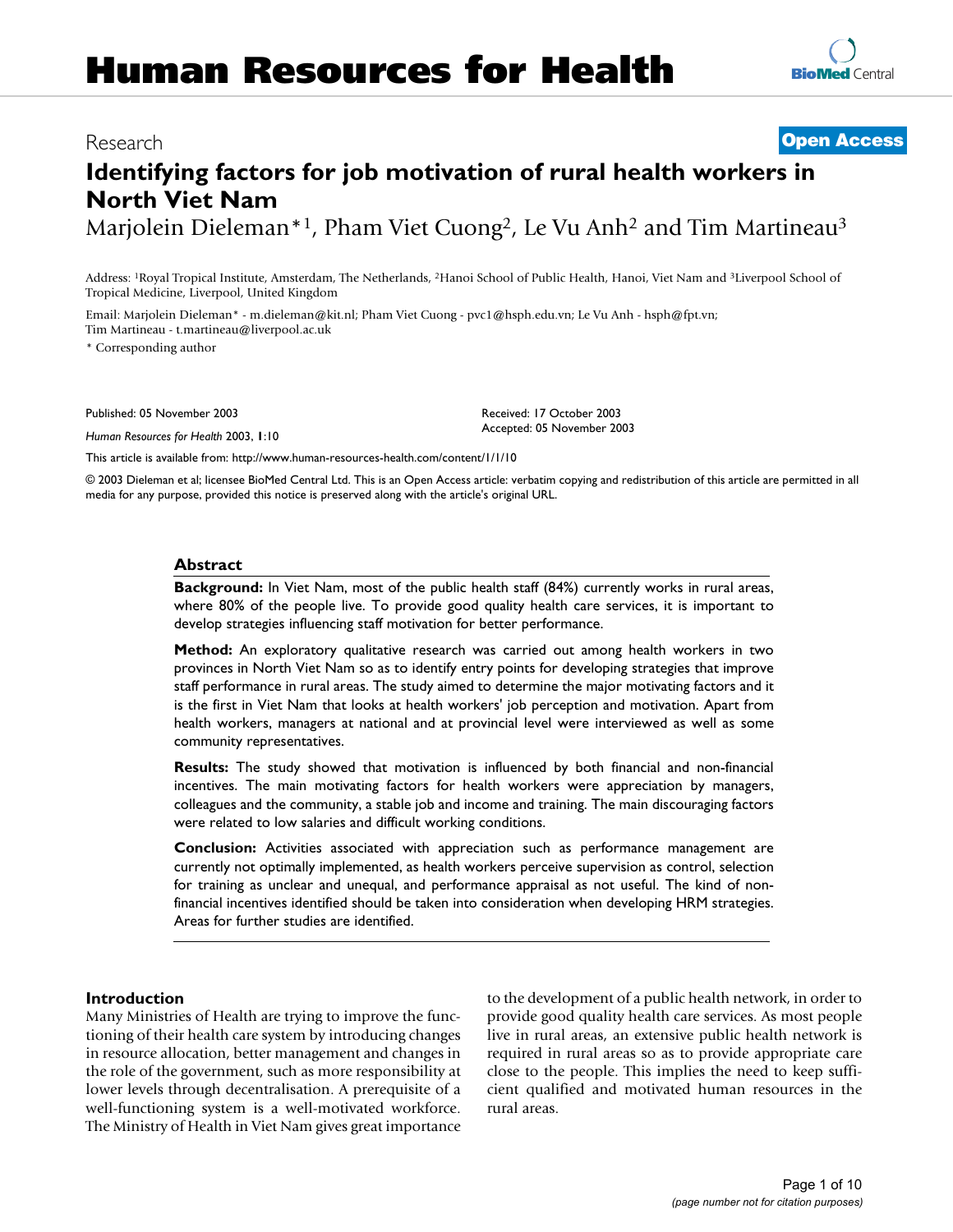In the work context motivation can be defined as *an individual's degree of willingness to exert and maintain an effort towards organisational goals* [1]. Motivation is a complex concept and many theories exist that describe and analyse workers' motivation. Summarised, motivation of staff is determined by factors at various levels [2]:

• at an individual level, factors such as a person's job expectations, his or her self-esteem to be able to do a certain job and his/her own goals compared to the goals of the organisation.

• at an organisational level, at which two types of motivation can be distinguished according to Herzberg's theory of motivation at the workplace [2,3]:

- Motivation to accept and to remain at a post, which is related to meeting needs of job security, salary, etc. An organisation or institute can attract and keep personnel in their post through salaries, allowances and working conditions, such as the availability of equipment, and communication and relationship with colleagues. If the salaries and working conditions are unsatisfactory (for example, salaries do not cover the basic needs), health workers are likely to find ways to compensate for this. For instance, they will become more concerned with earning enough to cover their basic needs in other ways than to work hard for their public service post. In Herzberg's theory these are called "factors for dissatisfaction (dissatisfiers)". These dissatisfiers are mainly extrinsic factors.

- Motivation to improve performance is linked to a feeling of self-fulfilment, achievement and recognition [2,3]. These feelings can be influenced by effective performance management, through which managers ensure that staff is competent and motivated in their job [4]. It involves supervision, training, performance appraisal and career development. These satisfiers (or 'motivators') are based on intrinsic motivation.

• at the larger socio-cultural level, motivating factors such as the relationships between health workers and clients, support from community leaders and perception of community members with respect to services.

Theories about motivation are, mostly, based on studies focusing on the private sector. To some extent motivation studies have been conducted in the public sector in developed countries [5]. Little is known about the motivational factors that are important for health workers in developing countries [2]. As the Ministry of Health gives importance to a public health network in rural areas in Viet Nam, knowledge on motivation of staff working in rural areas seems important. However, in Viet Nam little research has been conducted that document perspectives

of health workers – at commune and district level in rural areas – on HRM factors influencing their motivation. Gaining a better insight in the way these health workers perceive their jobs and the importance they give to the various influences on their motivation will assist in developing strategies for improving performance of health workers in rural areas.

In order to identify strategies to assist the Ministry of Health to motivate staff working in the public health network in rural areas, the Hanoi School of Public Health and the Royal Tropical Institute (KIT) conducted a study. The study aimed to describe the main factors influencing job motivation at commune and district health centres in rural areas of North Viet Nam and to recommend ways for improving motivation of health workers. The study looked at the relation between the implementation of various HRM tools in Viet Nam and the perception of health workers of these tools on their motivation.

Herzberg's theory for motivation at the workplace [6] was used as a basis for the study design. This model assists in clarifying the complex issue of motivation for health workers. The two-factor theory distinguishes between motivating factors (or 'satisfiers') that are intrinsic to the job and the primary causes of job satisfaction, and dissatisfiers (which Herzberg also calls 'hygiene factors') that are extrinsic to the job and the primary causes of job *dis*satisfaction, or "unhappiness on the job". Job satisfaction and job dissatisfaction are not opposites. Motivating factors include: "achievement, recognition for achievement, the work itself, responsibility, and growth or advancement" and lead to job satisfaction. Their absence leads to lack of job satisfaction. Dissatisfiers include: "company policy and administration, supervision, interpersonal relationships, working conditions, salary, status, and security" and determine the level of job *dis*satisfaction. Herzberg found that many of the dissatisfiers had a small effect on job satisfaction e.g. supervision; likewise some motivating factors reduced job dissatisfaction to some extent e.g. achievement.

The relevance of Herzberg's theory for Human Resources Management (HRM) is the need to clarify whether the problem being addressed is mainly one of job satisfaction or one of job dissatisfaction, and then to select the appropriate personnel management strategies. For example attending to salary levels and working conditions will primarily reduce job dissatisfaction and therefore increase staff retention. To improve motivation and thereby increase staff performance, attention should be given to motivating factors, for example by increasing the individual's sense of achievement and to demonstrate recognition of that achievement.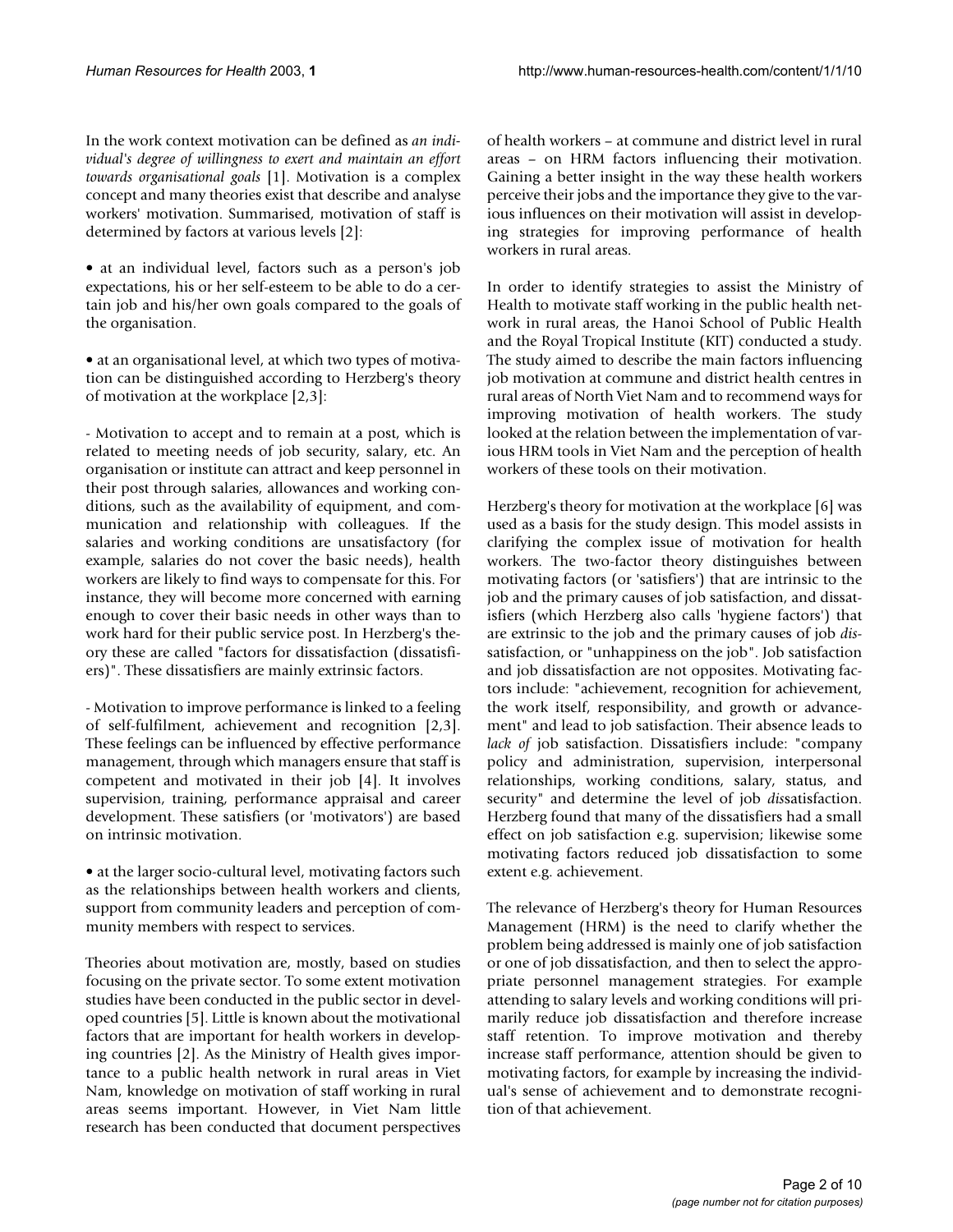

Another important element for staff motivation, especially in rural areas, could be feed back from the community. This could play an important role with respect to recognition and achievement, especially when supervision is not frequent and feed back from colleagues and managers is lacking. Although feed back from the community is not an adequate substitute for professional appreciation of service delivery of staff, reactions from clients on the service they received can help staff in assessing if their services are 'job satisfiers' and motivate them to put more effort in service delivery.

The link between the main elements of the study is shown in Fig. 1.

The application and the value attached to the use of the different HRM tools and to feedback from the community will probably depend on the socio-cultural environment people work and live in. The study in Viet Nam assessed the match (or mismatch) health workers perceive between the factors they perceive as motivating and discouraging in their work and the implementation of HRM tools. In addition, it looked at the relation between the community and the health workers. The research results will be used to improve HRM training for health managers and provide information for the development of Human Resources Development (HRD) policies.

# **Background**

# *Health system in Viet Nam [7]*

The health system in Viet Nam has four tiers, as shown in Fig. [2](#page-3-0). At village level the policy is to have one volunteer Village Health Worker (VHW) in each village. (Villages are administrative subunits of communes, and are often separated by agricultural areas. Villages can be quite widely scattered in remote areas and be quite far from the CHC.) These volunteers are members of the community who receive training from the provincial health service, often at the district level, to cope with the most common medical needs of the population of the village. Currently an extensive network of volunteer health workers in the villages exists, about 52% of all villages in Viet Nam have a VHW [8].

#### *Staff in the public health sector*

Health workers working in public health in rural areas face many difficulties. Salaries of public health personnel are very low, averaging US\$ 29 per month. Although allowances are provided for various kinds of tasks or for the implementation of projects, it remains difficult to survive just on the income. Therefore most health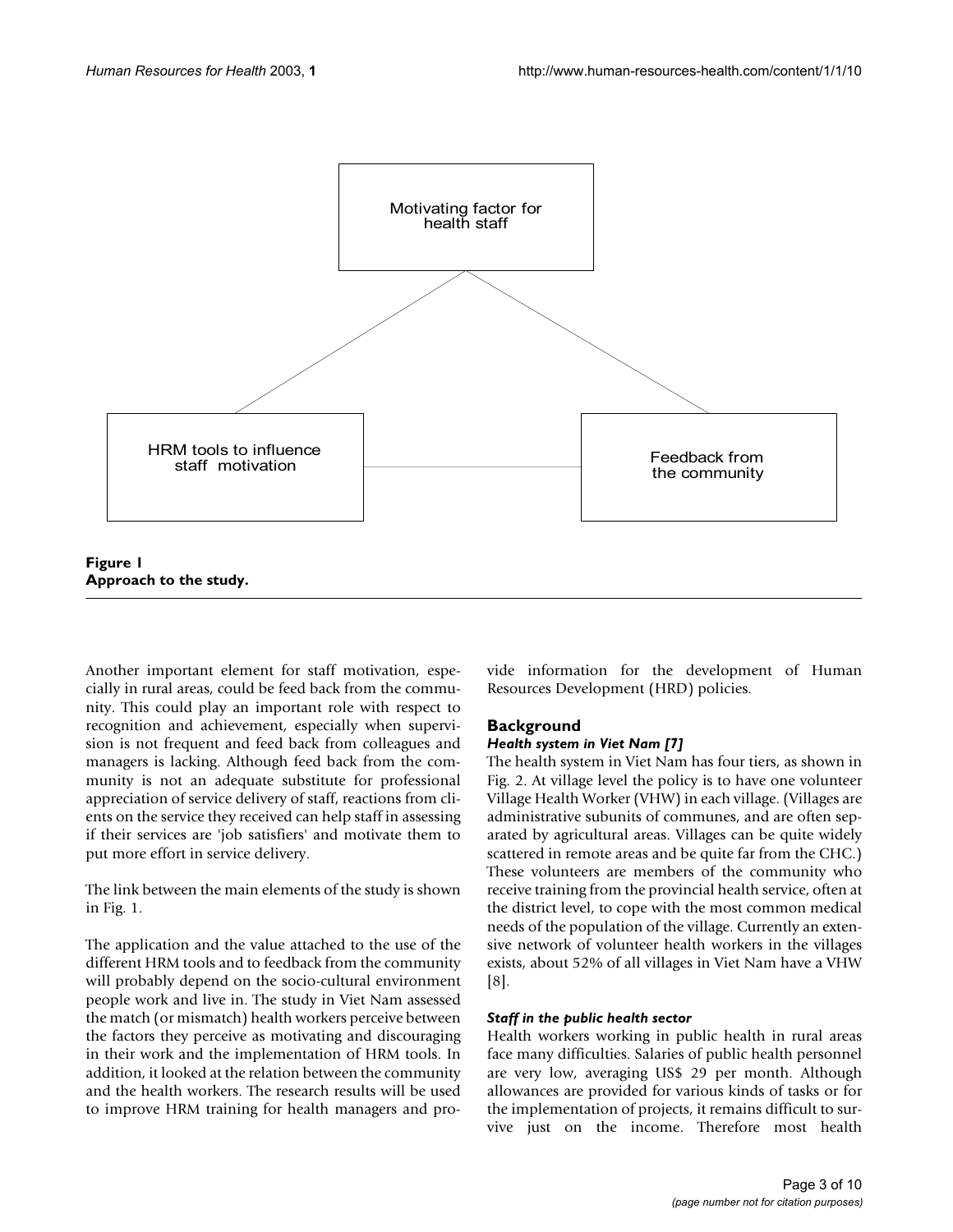<span id="page-3-0"></span>

#### **Figure 2 Health system in Viet Nam.**

professionals engage in other income generating activities, such as private practice, agriculture etc. [9]. For medical doctors it is for instance, more attractive to remain in the urban areas, where there is a potential market for private practice. It is therefore rather difficult to recruit medical doctors for the facilities in the rural areas and once recruited to retain them. For preventive staff and other staff not being able to start a private practice it is even more difficult to be placed in a rural area, as opportunities for additional income generating activities are limited. However, 80% of the Vietnamese people live in rural areas and most of the public health staff (84%) currently works there [8], but often posts are vacant or staff occupying posts is not sufficiently qualified for their job. In addition the difficult working conditions and low salaries are not sufficiently attractive [9].

# **Methods**

The study was conducted in two provinces in North Viet Nam: *Bac Ninh*, which is a well developed delta province in the North eastern region and *Lao Cai*, a less-developed mountainous province in the North western region.

In the two provinces an exploratory qualitative study was conducted. The research team consisted of 6 members: 3 researchers from the Hanoi School of Public Health, two provincial health workers – from the two provinces – and one KIT expert on rapid appraisals.

The team investigated the following aspects of work motivation in the health sector: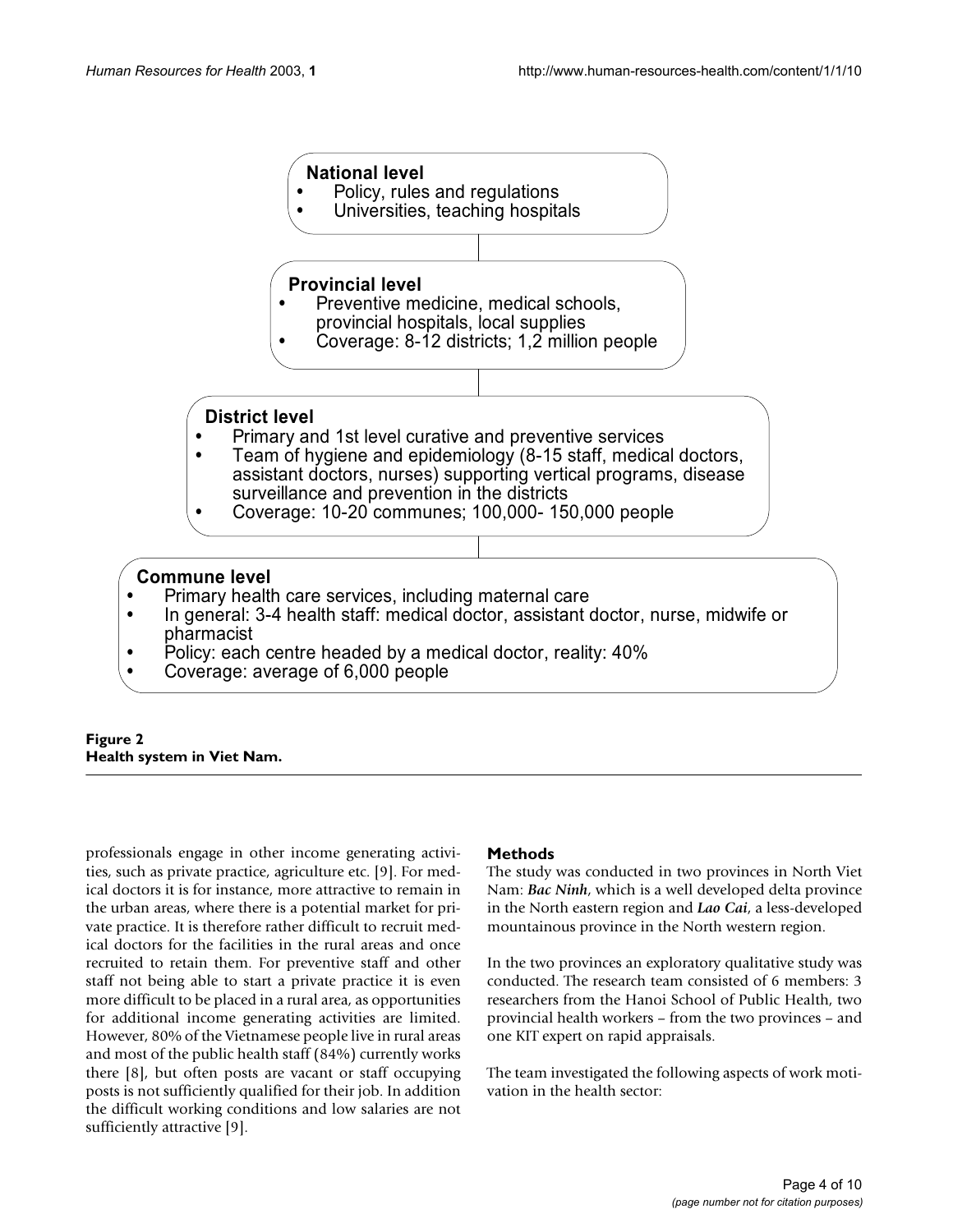1. Perceptions on what motivates and discourages (demotivates) health workers

2. Perceptions of health workers and managers on Human Resource Management (HRM) tools. The perception on the following HRM tools and their use was explored during the interviews and group discussions:

- continuing education and career development
- communication and relationship among colleagues
- salaries and allowances

• performance management: supervision and staff appraisal

- transfer
- working conditions, such as equipment and transportation

• other activities to retain staff (eg provision of land at a subsidised cost)

3. Perceptions of community members about health workers. Perceptions on the following issues were explored during interviews and group discussions:

- treatment and advice received
- staff attitude during consultations
- criteria for a "good health worker"
- overall performance of health workers and ways for improvement
- current methods used by the community to show appreciation
- suggestions for community methods to influence staff performance and staff motivation

The research team received a training of five days during which they were introduced in the topic of Human Resources for Health and rapid appraisal techniques. During the training, they developed and pre-tested the data collection instruments. Sites and respondents were selected using purposive sampling.

In total fifty-three semi-structured interviews were carried  $O<sub>11</sub>$ 

• The organisational level was assessed by interviewing 14 policy makers and managers, including the vice chairman of the people committee, the (deputy) head of the provincial health bureau and the (deputy) head of the district health centre.

• Perceptions of health workers were researched by interviewing 24 health staff working either at district or commune level; 15 men and 9 women. At district level 12 members of the Hygiene and Preventive Medicine team were interviewed and at commune level 12 public health workers.

• Community perceptions were collected through exit interviews, that were conducted in a separate room at the clinic premises with 11 people who visited the health care clinic. All were local people, living in the same community as the health staff.

In addition, eight group discussions were carried out. Four with Public Health workers in the district, each group consisted of 6 people and four discussions with community representatives, each containing 7–8 people.

During the interviews and group discussions, some visualisation methods were used. For instance in order to determine the order of importance for motivating and discouraging factors, health providers identified and weighted the factors they mentioned by using a preference pair ranking matrix [10].

The data were reported and recorded by tape, and were transcribed immediately after the data collection process. The data were summarised on master sheets according to the different research topics for each type of respondent. The researchers discussed the data with each other, and perceptions of interviewees were identified and reported. No major differences emerged between the various districts or at the various levels, nor were there main differences between the points of view of men and women. Therefore perceptions of all interviewed health workers have been combined in the presentation of the findings.

# **Results**

# *Profile of the individual respondents*

All policy makers were male. The health staff at district level consisted of 12 people, of which 10 were men and most of the interviewees (7) were medical doctors. At community level, 12 people were interviewed, of whom 7 were women, and the main professions were assistant doctor, nurse or midwife. All of the interviewed staff had a permanent job with the public health sector.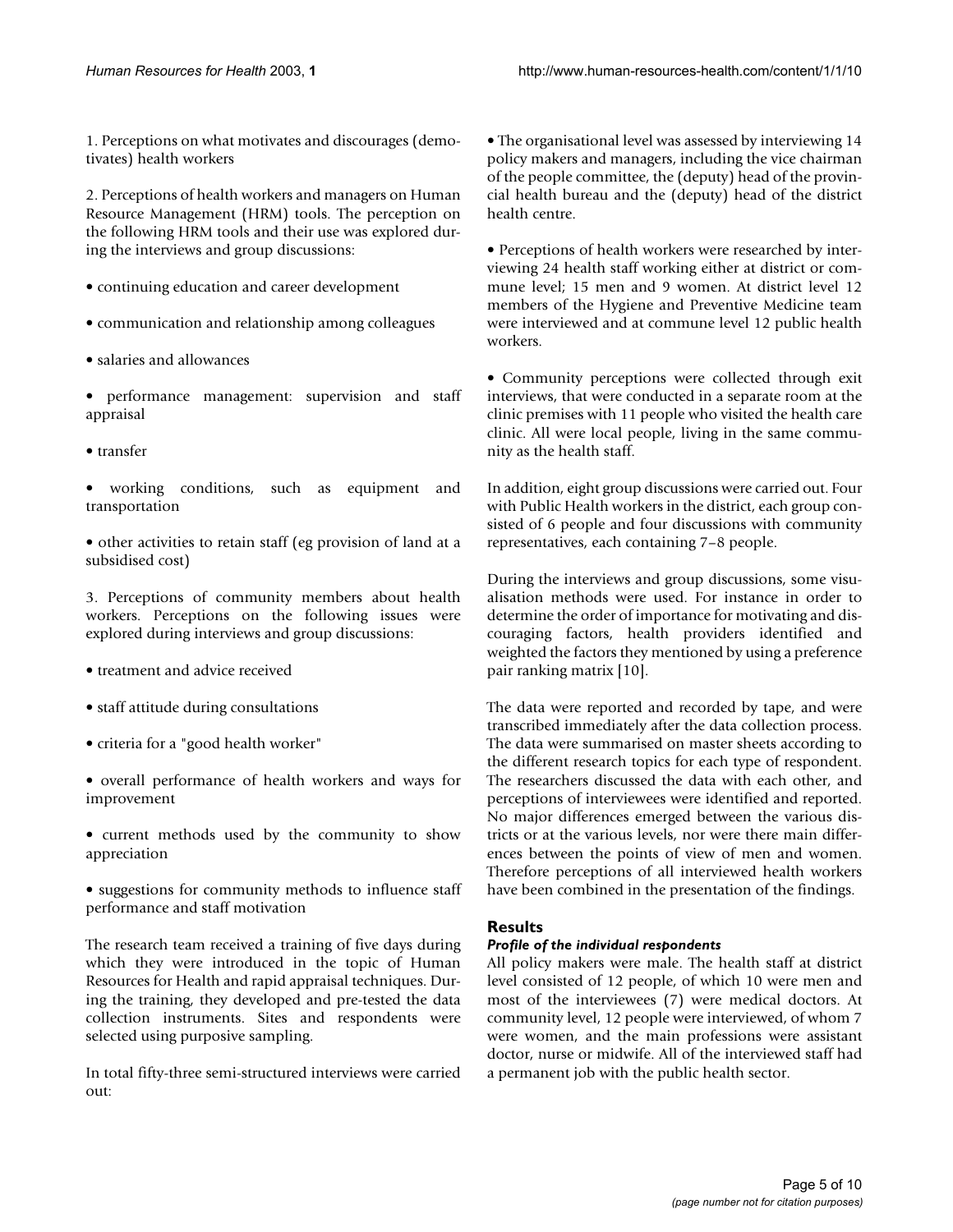#### <span id="page-5-0"></span>**Table 1: What motivates you in your work?**

| <b>Eactors for motivation</b>                          | <b>District</b><br>preventive<br>staff ( $N = 12$ ) | Commune<br>health centre<br>staff ( $N = 12$ ) |
|--------------------------------------------------------|-----------------------------------------------------|------------------------------------------------|
| Appreciation and support by<br>managers and colleagues |                                                     |                                                |
| People respect me/ appreciate<br>my work               |                                                     | າ                                              |
| Stable job and income                                  | ٦                                                   | ٦                                              |
| Get more training                                      |                                                     | 5                                              |
| Love for the work                                      |                                                     | 3                                              |

#### <span id="page-5-1"></span>**Table 2: What discourages you in your work?**

| <b>Discouraging factors</b>  | District ( $N =$<br>12) | Commune (N<br>$= 12$ |
|------------------------------|-------------------------|----------------------|
| Low income and allowance     |                         |                      |
| Difficult transportation     |                         |                      |
| No updated information       |                         |                      |
| Lack of knowledge            | 4                       |                      |
| Heavy work load without plan |                         |                      |

#### *Perceptions on motivating and discouraging factors*

Respondents were asked to mention the main motivating and the main discouraging factors and to order them by comparing these factors two by two. The health providers identified and weighted the factors they mentioned by using a preference matrix. In total for all interviewees only 10 different types of motivating and discouraging factors were mentioned. This allowed the researchers to compare the main motivating and discouraging factors of the health workers and to develop a table showing the average. The order in Table [1](#page-5-0) and in Table [2](#page-5-1) is the average priority of the first 5 main motivating and discouraging factors for the interviewed health workers.

For commune and district health workers recognition for the work that they do from their managers, colleagues and clients is of great importance, as it has the highest rank. This is illustrated by a quote from a staff member of a district health team:

*" I like my job and I am happy that people believe in me. The Village Health Workers trust me, and ask me to help them when needed. I am very proud of that. They are willing to work so it makes me happy. I have retraining and awards every year and the community believes in me. They respect me a lot, so I think I need to work hard for them"*

Discouraging factors for health providers at commune and district level are shown in Table [2.](#page-5-1)

As in many other countries, salaries and allowances are low and not surprisingly mentioned as the main discouraging factor [4]. An illustration from a staff member of a district health team:

*"We have very little allowance and salary and the assessment of our boss is not appropriate. It is difficult to execute our plans and we lack communication skills, especially when working in the community".*

District health workers mentioned as third discouraging factor a lack of updated information, whereas commune health staff gave this a low score and considered a lack of knowledge an important discouraging factor.

#### *Implementation of HRM*

#### *Continuing education and career development*

Continuing education is by both managers and health personnel translated into "training", and updating knowledge is only really considered when it is through training. Other ways, such as meetings to increase knowledge are not seen as a form of education, although these meetings seem to be organised. Staff also considers books and journals important for upgrading knowledge, but mentions that there is a lack of printed material. There appears to be two types of training, training for a diploma or certificate and training to upgrade knowledge.

Training for a diploma or certificate is organised through the provincial health bureau. According to policymakers and managers, the provincial health bureau and the district health office develop training plans for courses following standards set (targets to be met), but these plans are not always executed due to budget constraints. Selection for training is done by a personnel officer, using criteria as the results of an entry exam, the requirements of the organisation and staff competencies. According to health workers, selection procedures for this type of training are not always understood. This is illustrated by a comment from a staff member at a commune health centre:

*"I want to study for Medical Doctor, because I am still young, but I do not know how to get the training. I think I need to work well so my boss will give me the chance to be trained"*

These courses count for the cv of health staff and are therefore considered for a career path. Most people did not express interest in a career. It is not clear why they do not seem interested, probably because "career path" is not a well-known concept in Viet Nam, although it could also be due to a misunderstanding of the question. Most staff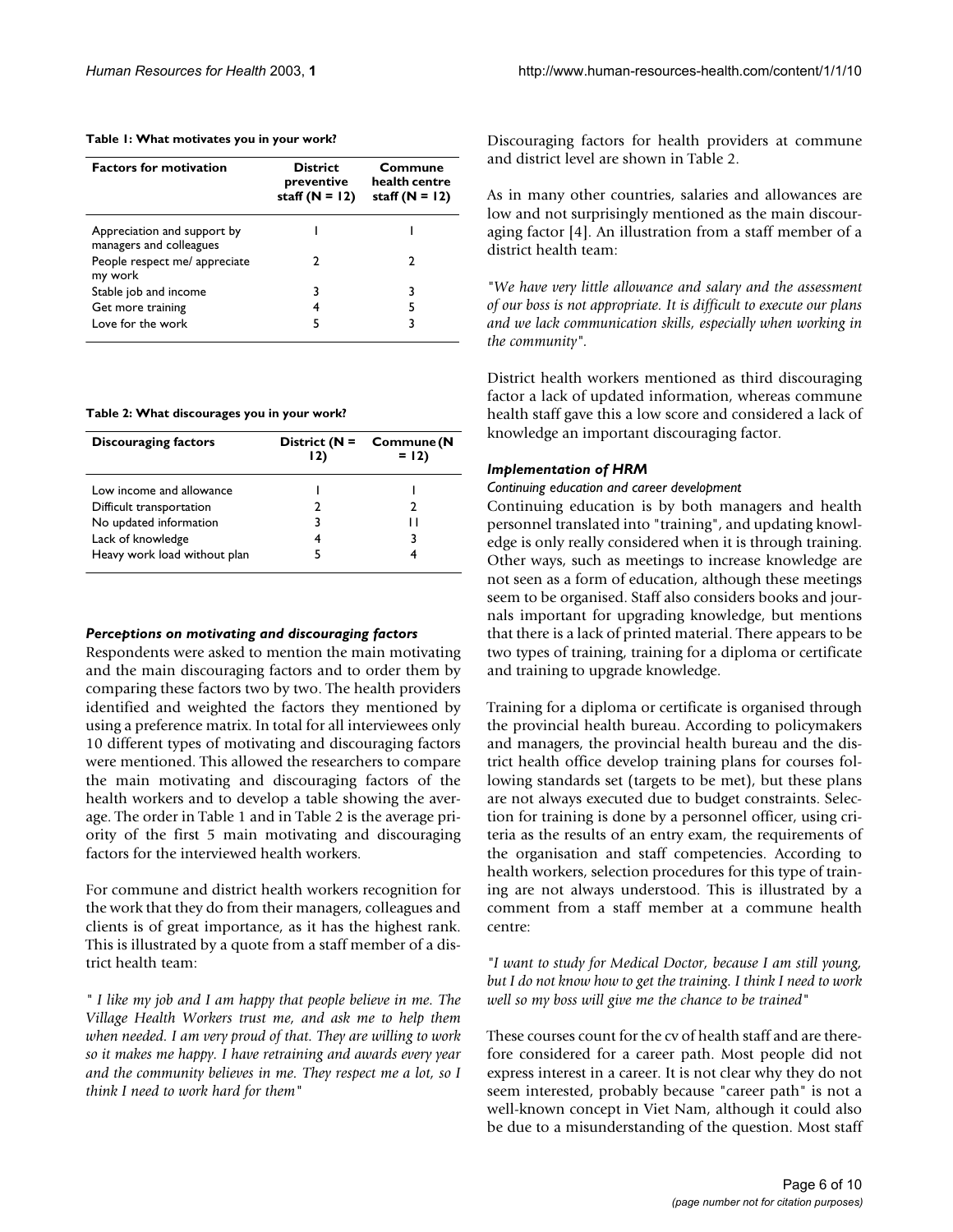that was interviewed expressed that they are not interested in changing position, they prefer to stay in their current position, but find upgrading their knowledge regularly through training very important.

Training to upgrade knowledge is, mostly, organised by vertical health programs. According to the managers and the policy makers, this type of training appears to be organised without coordination with the district level. Training by vertical health programs is regularly conducted for the head of district and commune health centres and health workers that are responsible for certain programs. According to managers this type of training does not count for the cv of health staff. As these courses provide payment of per diems, many health workers perceive participation as an income generating activity. However, health workers feel that not all staff has equal access to these training programs, which is a reason for some to feel that they lack training and income from training.

#### *Communication and relationship among colleagues*

According to managers and policymakers, at all levels regular meetings – often on a monthly basis – are organised to discuss activities and problems. The provincial staff attends three to four meetings a year at district level, and the district level attends meetings at commune health centre level at similar frequency. In addition, they pass information trough official reports and letters. The health staff mentions that the people participating in the meetings do not always distribute the information to their colleagues or subordinates. This results in some people feeling illinformed, as one person commented:

*"We discuss and exchange information with VHW and our staff. Concerning information from higher level, it is very little, we don't know much about new policies or regulations."*

This lack of information is considered an especially important discouraging factor at district level.

Relationships at the workplace were in general considered as good, although the researchers had doubts with respect to the willingness of the interviewees to criticise managers and colleagues.

#### *Salaries, allowances and working conditions*

Managers and staff mention that salaries are paid in time and according to official salary scales, but all interviewees consider these salaries as insufficient to cover basic needs for a family. All staff interviewed had a permanent job, which they considered as important as it provides a stable income. In addition to salaries, government allowances are paid for certain tasks, responsibilities or working in certain geographical areas. However, managers mentioned that the main source of income from the public sector was the vertical programs, that have their own payment levels. The health workers interviewed confirmed this.

In general, health staff considered equipment and drugs to be sufficient, but transportation was mentioned as a problem. In the health facilities health workers often have to use their own (motor) bikes for supervision and outreach. They receive an insufficient reimbursement for fuel.

#### *Performance management*

Managers and policy makers consider supervision as an important tool to control the work of the lower levels and it takes place regularly, although the frequency varies for each level. They consider supervision to be integrated to some extent, as all activities are checked during one single visit. However, according to them, the vertical programs have their own supervision system. Health workers perceived supervision as a control of their work plan with no feedback given. Positive feedback is lacking when the health workers are performing well. This is illustrated by a quotation from a staff member of a preventive health team at district level:

*" During supervision of the provincial program such as malaria, the supervisor comes and looks at the record books. If there is something wrong we sit together and fix it but there is no feedback and sometimes I don't know if my work is acceptable or not."*

This is important as feedback is one way to show appreciation by managers and colleagues, which was the most important motivating factor for the health workers.

Staff appraisal takes place bi-annually, together with the evaluation of the health facility, as explained by the interviewed managers. Health workers have to assess themselves in writing and assess the team during a meeting. Health staff considers the appraisal not very useful and mainly an administrative process. They had the feeling they could write anything they wanted. As a commune health centre staff remarked:

*"We send the appraisal report to the district health centre in a certain period and in the report we write down what we have done and we give a self assessment, but we always assess ourselves positively. The result will affect the assessment of the group".*

Also during performance appraisal appreciation can be shown and therefore can be an important entry point for staff motivation.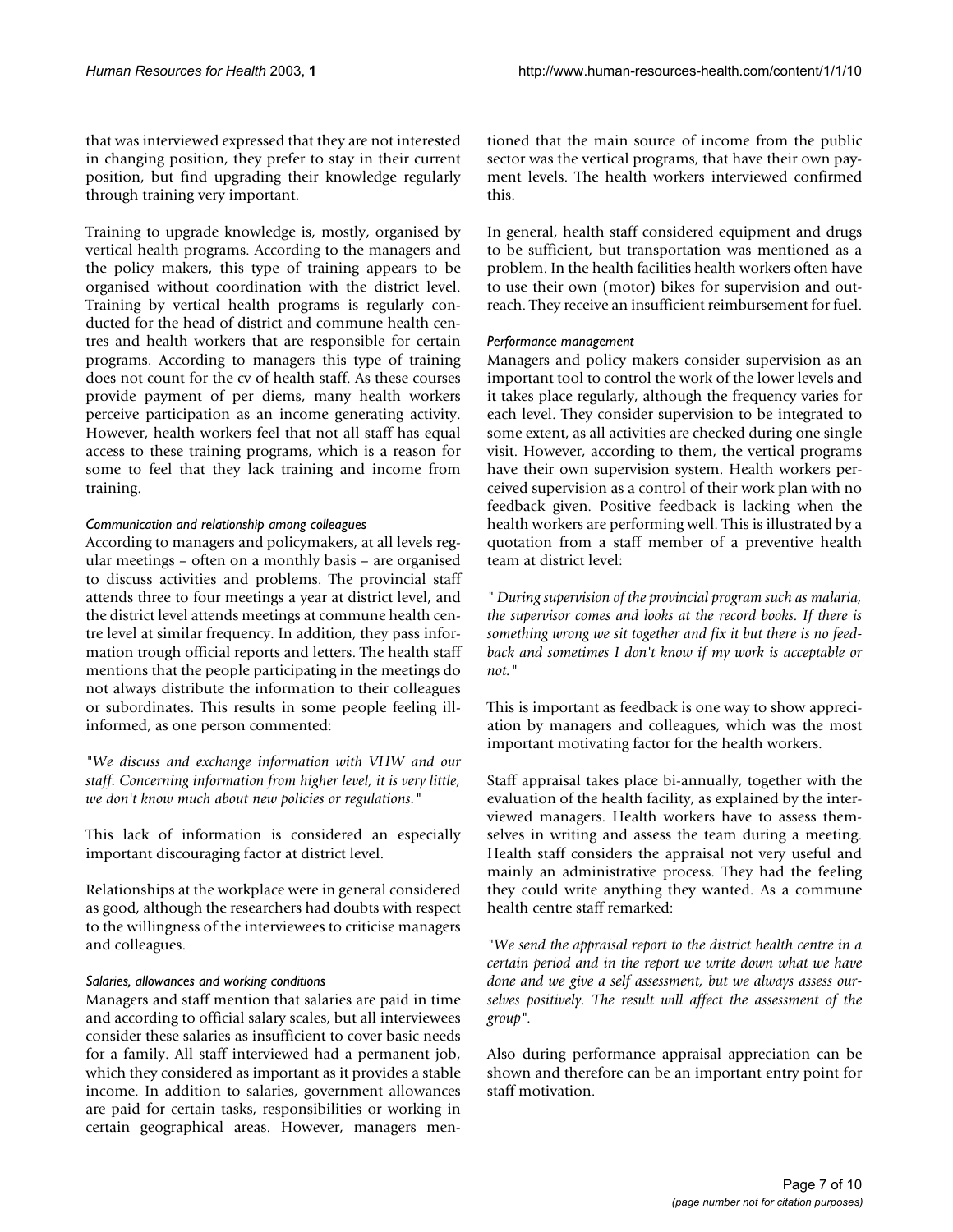According to managers and policy makers, an additional token of appreciation that is commonly used in Viet Nam is the award system, which is linked to the bi-annual appraisal. Awards (money, certificates or other tokens) are given to people who are assessed as excellent workers. Although its value has decreased over the years, the award system is still appreciated by the health workers. Apart from the award system, strategies to motivate staff are not common.

# *Perception of the community*

The research showed that the community in the study sites does appreciate and respect their health workers. However, researchers doubt the willingness of the respondents to criticise openly the health workers, as the positive perception in this research seems in contradiction to the low utilisation rate of public health services. An additional complicating factor is that a lot of health workers have a private practice next to their work at the public facility. The community members interviewed appreciate the health workers, but were not asked to distinguish between meeting the workers in the public facilities or in the private facilities. Therefore it is difficult to interpret these data solely for public health providers.

Opportunities for community feedback are provided through a suggestion box in each facility, but those are rarely used. During group discussions, people mentioned ways to show their appreciation through inviting health workers to participate in community activities, and by participating in educational campaigns.

Feedback from the community was for both district and commune health workers the second most important motivating factor and it seems therefore required to find ways to assure community feed back. This appears especially important in rural areas. As health workers in remote areas are less likely to receive supervision, feedback from the community could become an important tool for staff motivation.

# **Discussion**

The qualitative research provided in-depth information, although not exhaustive as the study had some limitations:

• The team of researchers was familiar with collecting qualitative data, but had limited experience in certain visualisation methods and some team members were not familiar with reporting of qualitative data. Despite the training, this resulted in a loss of data.

• The assessment of the organisation was limited to interviews. The research would have benefited from additional methods to assess the actual implementation of HRM

tools, such as observation during meetings, supervision visits and team work, and reading of reports or minutes of meetings

• It appeared that it was not always easy for interviewees to express themselves openly. For instance, managers and policy makers were reluctant to provide their perceptions on the HRM rules and regulations and their implementation. The interviewees provided factual information, but refrained from criticising this. The health workers were more forthcoming with their opinions, but to a limited extent: for instance information on collaboration with colleagues was difficult to retrieve.

• The interviewers found no differences in points of view on motivation between the different levels, nor between men and women. This finding might be correct, but it also might be that the interviewers did not sufficiently probe to identify these differences. In addition during data analysis motivational factors were not analysed according to different professions. It would have been interesting to distinguish between professions as research in Georgia and in Jordan revealed differences in motivation between professional groups [11]. The study revealed a difference in age and in gender in Jordan only.

Despite these limitations, the information obtained allows a general comparison between the motivating and discouraging factors and the perceptions of health workers and managers on Human Resources Management tools that are used to influence functioning of staff.

The results indicate that salaries and working conditions discourage public health workers in rural areas in Viet Nam. The low salaries force them to gain extra income in other ways, either through working in the private sector or through agriculture and animal husbandry. The extent to which this takes place was not researched, but the fact that people earn income through other ways than their regular job is widely accepted and tolerated. There is a risk (not assessed in this study) that the extra work influences the accessibility to and the quality of care provided at the public service, by referring to own clinic, by low attendance in the public health facility etc..

When health workers are present at their work, managers need to find appropriate HRM tools to motivate them to perform well, thus improving quality of care. The results indicate that there is a mismatch between what motivates health workers in rural Viet Nam and the use of HRM tools. Health workers appear to be motivated by recognition and respect from their managers and colleagues and from the community. "Appreciation by boss and colleagues" can be achieved through good relationships at work and by performance management activities such as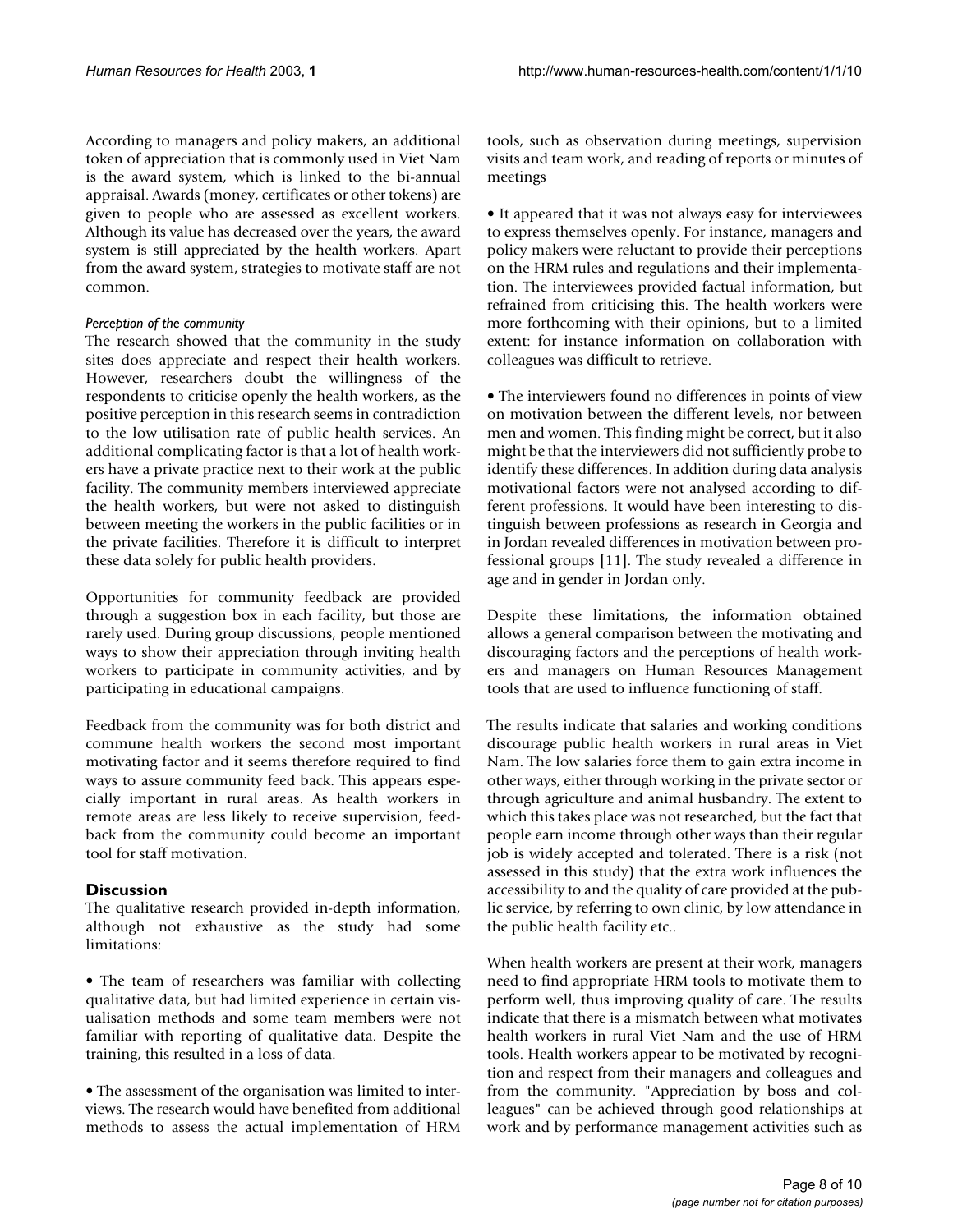performance appraisals, supervision and access to in-service training. The study showed that the HRM tools that contribute to staff motivation are currently not optimally implemented in rural areas in North Viet Nam; supervision is mainly perceived as a tool for control, appraisals are considered to be for administrative purposes rather than for improving performance and the criteria for selection to training are not always clear.

Feed back from the community appears to be important for health workers in rural Viet Nam as appreciation by the community of the performance of health workers is seen as an important motivating factor. "Appreciation by the community" can be achieved by setting up a mechanism whereby information from the community is collected, through for instance exit interviews and discussions in the community. Currently such a mechanism is lacking in Viet Nam.

Although not many publications exist on motivation of health workers in developing countries, some documents were found that describe motivation from the perspective of health professionals:

- Stilwell found in Zimbabwe as main motivators among nurses "a sense of achievement" and "recognition" [12];
- KIT reported that in Mali the main motivating factors for a variety of health professionals were "being responsible", "work satisfaction (through recognition by boss and colleagues)" and "salaries/ allowances" [13];
- CREDESA described that in Benin health professionals consider "being able to do the work" and "relation with the community" as main motivating factors [14].

These results confirm the importance of achievement, recognition and self fulfilment as motivating factors for health workers. This can be achieved through appreciation by boss, colleagues and/or the community. The results of our research correspond with Herzberg's theory for motivation at the workplace: salaries and working conditions are important to retain staff, but alone are insufficient to lead to better staff performance; recognition and feeling of achievement are more likely to influence staff motivation and therefore their performance. It also shows that although staff is discouraged for various reasons, they still can be motivated to perform. The findings reinforce the importance for managers to select the most appropriate HRM tools for the job, which are different for solving problems of staff retention and staff motivation.

# **Conclusion**

This study is the first of its kind that asked health workers in rural Viet Nam what motivates them and that looked at

their perception on the application of HRM in the field. The study provided information allowing to take into consideration the perception of health workers with respect to motivation policies and its operationalisation. From the findings we can recommend the following:

1. Improvement of staff motivation for better performance

a. *Consider both non-financial and financial incentives for health workers.* Currently most incentives that are developed are focused on improvement of payment and of working conditions, often with the expectation to improve performance. The study gives an indication that although financial incentives are important, they are not sufficient to motivate personnel to perform better. To achieve better staff motivation, attention should also be paid to incentives that focus on showing appreciation and respect. This can be achieved through performance management (supervision, training, performance appraisal and career development) and feedback from the community. Developing mechanisms that assure regular information on perception of clients on service delivery seem to be important for health workers. This should be used additionally to the existing HRM tools for performance management.

b. *Improve implementation of performance management activities as they can contribute to motivation of health staff to work effectively.* When non-financial incentives are considered, managers should have the capacity to implement selected performance management activities. Examples of performance management activities that were considered important in the study: supportive supervision, better use of performance appraisal and clearer access to training. These activities can be improved through training (and supervision) of managers and providing tools and guidelines.

c. *Establish tailor made performance management systems.* If possible, the performance management activities mentioned above should be integrated in a performance management system. This management system is defined as "an interrelated set of policies and practices that, put together, enable the monitoring and enhancement of staff performance" [4]. It implies linking tasks executed by a health worker to supervision, performance appraisal, access to training and career development. Such a system will create an environment in which a health worker can see what she/he has achieved and others can recognise this [3]. A performance management system would facilitate the HRM tasks of health managers.

2. Development of motivation systems